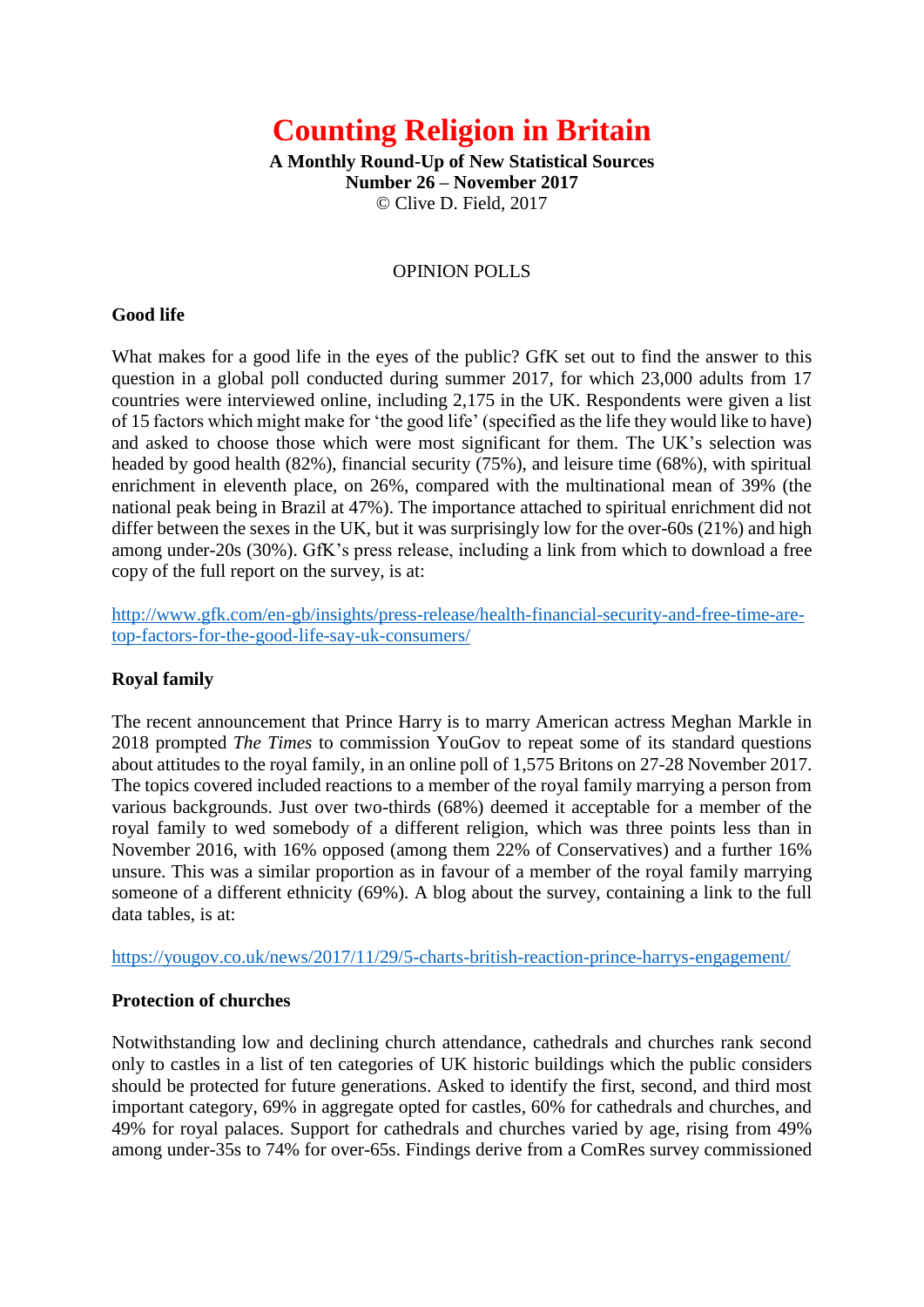by the National Churches Trust, for which 2,062 adults were interviewed online on 21-22 June 2017. The data tables are at:

[http://www.comresglobal.com/wp-content/uploads/2017/11/National-Churches-Trust-](http://www.comresglobal.com/wp-content/uploads/2017/11/National-Churches-Trust-Historic-Buildings-Survey.pdf)[Historic-Buildings-Survey.pdf](http://www.comresglobal.com/wp-content/uploads/2017/11/National-Churches-Trust-Historic-Buildings-Survey.pdf)

## **Trust in clergy**

The latest annual Ipsos MORI Veracity Index, compiled from face-to-face interviews with 998 adults on 20-26 October 2017, has revealed clergy and priests to be the tenth most trusted of the 24 professions included on the list. Two-thirds (65%) of the public trusted them to tell the truth (four points less than in 2016 and twenty points lower than in 1983, when the index began), against 30% who did not trust them and 4% who were unsure. The net veracity score of  $+35\%$  for clergy and priests was way behind that of nurses  $(+89\%)$ , doctors  $(+84\%)$ , and teachers and professors (+76% each). The most negative scores were for government ministers (-59%) and politicians generally (-63%). At present, topline results only are available at:

<https://www.ipsos.com/ipsos-mori/en-uk/politicians-remain-least-trusted-profession-britain>

## **Thought for the Day**

*Thought for the Day* is a regular faith-based slot in BBC Radio 4's flagship *Today* programme, broadcast continuously (under different titles) since 1939. Its appropriateness in a news and current affairs programme is periodically challenged, and it has recently come under attack from some of *Today*'s own presenters. This prompted YouGov to include a question in an appbased poll reported on 1 November 2017, the British public being divided between those who wanted *Thought for the Day* removed from the schedules (44%) and those wishing to retain it (47%), 9% being undecided. Topline results only are available at:

<https://yougov.co.uk/news/2017/11/01/are-modern-women-fragile-thought-day-facebook-list/>

## **Religious education**

YouGov ran an app-based poll on the back of news that schools in Staffordshire are to offer virtual tours of mosques after some parents refused to allow their children to visit them during school religious education trips. Three-fifths of respondents thought that parents should have the right to withdraw their children from school visits to certain places of worship while a third suggested they should not be allowed to do so. Topline results were posted on 16 November 2017 at:

<https://yougov.co.uk/news/2017/11/16/information-war-between-west-and-russia-religious-/>

## **Christmas**

The vast majority of Britons (83%) still prefer to describe the period around 25 December as Christmas, according to an online poll of 3,372 adults taken by YouGov on 17 November 2017. The proportion was lowest among under-25s (76%), Scots (78%), and Scottish National Party supporters (72%). It peaked (at 95%) with UKIP voters. Another 5% of the whole sample opted for Xmas while 9% gave other answers. Results, with breaks by demographics, are at: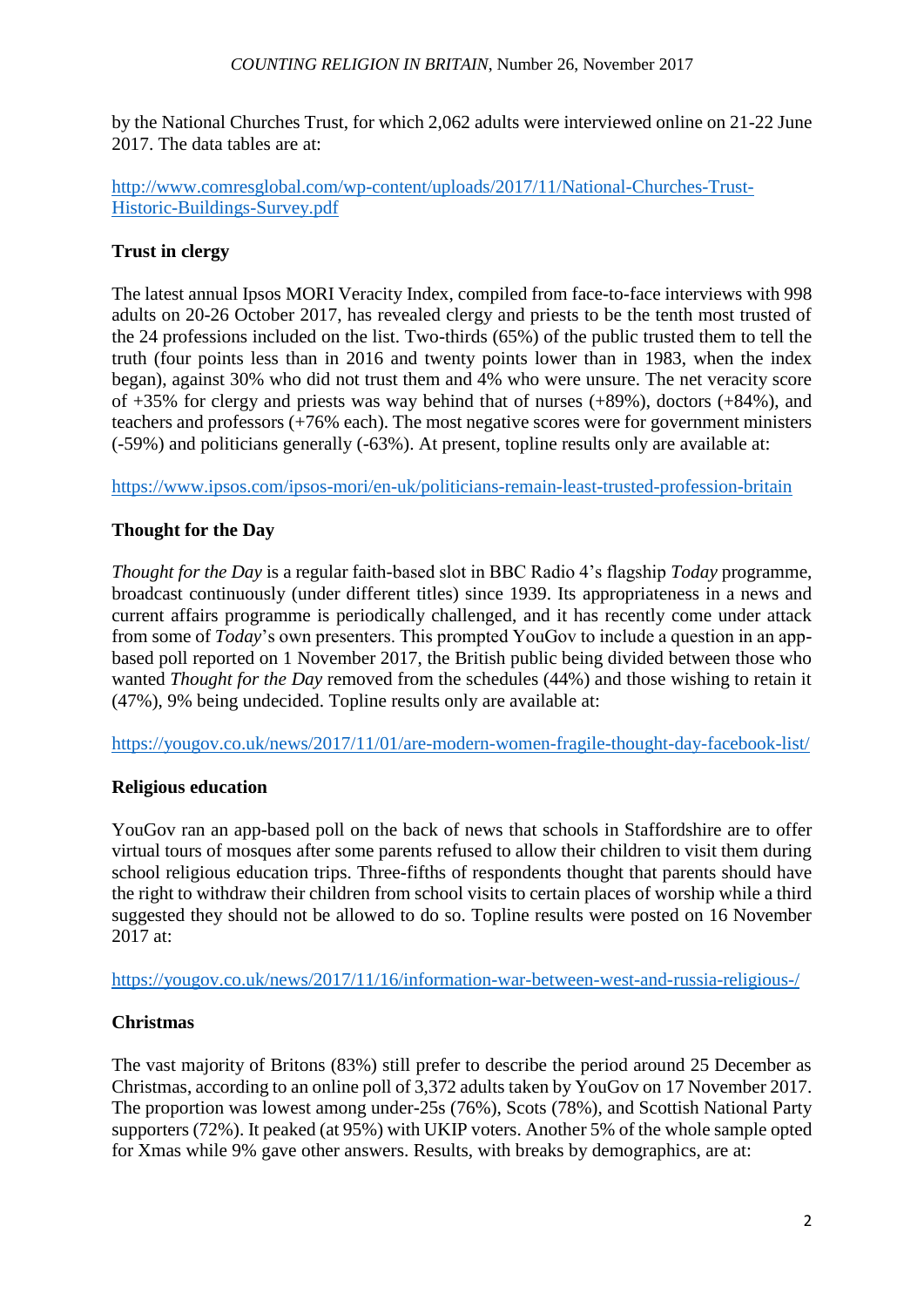<https://yougov.co.uk/opi/surveys/results#/survey/42e1403b-cb80-11e7-bdbe-dfebc9b5b055>

#### **Gender fluidity**

In recent guidance issued to its own schools, the Church of England has stated that children should be free to try out 'the many cloaks of identity' without being labelled or bullied. This statement was approved of by 71% of respondents to an app-based poll by YouGov reported on 14 November 2017, with 21% disapproving and 7% unsure. Topline results only are at:

<https://yougov.co.uk/news/2017/11/14/coes-statement-regarding-gender-traffic-lights-mot/>

#### **Sexual orientation and identity**

The International Lesbian, Gay, Bisexual, Trans, and Intersex Association (ILGA) has released the results from the ILGA-RIWI Global Attitudes Survey on Sexual, Gender, and Sex Minorities, 2017, conducted in partnership with Viacom, Logo, and SAGE. Data were gathered, by means of opt-in online interviews, from 116,000 adults aged 18 and over in 75 countries plus Hong Kong and Taiwan. By virtue of the patented Random Domain Intercept Technology employed by RIWI, which targets web users bypassing search engines (see pp. 13- 14 of the global report for a description of methodology), these do not comprise nationally representative samples. There were 6,483 respondents from the UK, although not everybody answered all the questions (partly because of the use of a combination of fixed and rotating modules).

Two statements with Likert-style answers specifically addressed religion. The first related to sexual orientation: 'it is possible to respect my religion and be accepting of people who are romantically or sexually attracted to people of the same sex', with which 58% in the UK agreed and 15% disagreed, 27% being neutral. The second statement concerned gender identity: 'it is possible to respect my religion and be accepting of people who dress, act, or identify as one sex although they were born as another', with which 59% in the UK agreed and 12% disagreed, 29% being neutral. The global report and country-specific data (in Word and Excel formats) can be downloaded from:

<http://ilga.org/what-we-do/ilga-riwi-global-attitudes-survey/>

#### **Schoolchildren and the hijab**

Ofsted, the Office for Standards in Education, Children's Services and Skills in England, has recently recommended its inspectors to question Muslim primary school girls if they are found to be wearing a hijab, in order to ascertain whether they have been forced to do so. In response to a YouGov app-based poll whose results were posted on 21 November 2017, a plurality (47%) of Britons thought the school inspectors should not be interviewing hijab-wearing Muslim primary school girls in this way. Two-fifths considered they should be interviewed while 14% were uncertain. The topline findings only are available at:

<https://yougov.co.uk/news/2017/11/21/hijabs-schools-counter-terrorism-classes-poetry/>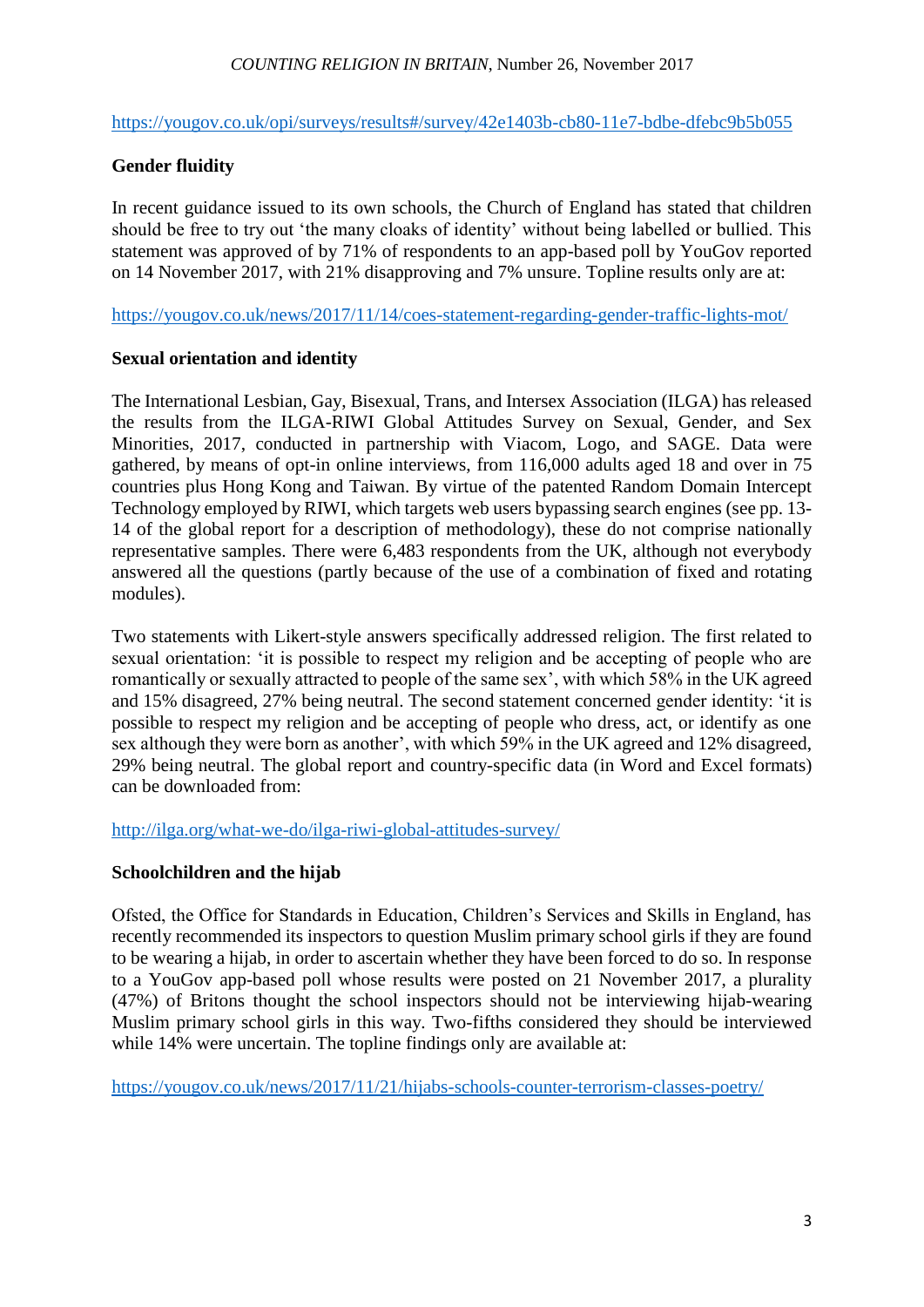## **Islamic State**

When they met in Vietnam recently, US President Donald Trump and Russian President Vladimir Putin resolved to defeat Islamic State in Syria. However, a plurality of Britons (43%) thinks they will fail in this goal, with 42% having confidence they will succeed and 15% unsure. The poll was conducted by Yougov's app and reported on 13 November 2017 at:

<https://yougov.co.uk/news/2017/11/13/trump-and-putin-vs-isis-next-conservative-leader-f/>

# FAITH ORGANIZATION STUDIES

#### **Voting of churchgoers**

Christian Research has posted a summary of its online poll of 1,512 UK practising Christians (church leaders and churchgoers) conducted, during week-commencing 29 May 2017, in the immediate run-up to the 2017 general election. Respondents were drawn from the Resonate panel, which is self-selecting, and were disproportionately male, Anglican, Baptist, and Methodist. The overwhelming majority (96%) of practising Christians said they intended to vote in the election. Just 10% stated they always voted for the same political party. With only days to go, 24% had still not decided how to cast their vote. Of those who had already made up their minds, 37% opted for the Conservatives, 32% for Labour, and 22% for the Liberal Democrats (the last figure significantly above the national average, reflecting the legacy of Free Church electoral habits). Managing the National Health Service was the most important policy factor in determining voter preference, followed by Brexit and ensuring the benefits of economic growth were felt by all. The post is available at:

<http://www.christian-research.org/reports/election-2012/>

## **Church of England cathedral statistics**

The 44–page *Cathedral Statistics, 2016* reports on attendance at services (Sunday, midweek, and festival), rites of passage, visitors (9,030,000 plus 1,100,000 at Westminster Abbey), educational outreach, events, volunteers, choristers, and musicians. Ten years of trend data are included. The report is available on the recently revamped Church of England website at:

## [https://www.churchofengland.org/sites/default/files/2017-11/2016cathedralstatistics\\_0.pdf](https://www.churchofengland.org/sites/default/files/2017-11/2016cathedralstatistics_0.pdf)

In accordance with current fashion, the new Church website is mobile-friendly and shifts the emphasis in content away from words to images and sounds. To that end, a lot of documentation on the old website appears to have been dropped. Fortunately, the Research and Statistics pages have not been too adversely affected, but it would seem logical to complete the online backfile of *Church Statistics* and perhaps even to add digitized editions of the forerunner *Statistical Supplement to the Church of England Yearbook*. The Research and Statistics pages do serve an important archival function. They can be found at:

<https://www.churchofengland.org/more/policy-and-thinking/research-and-statistics>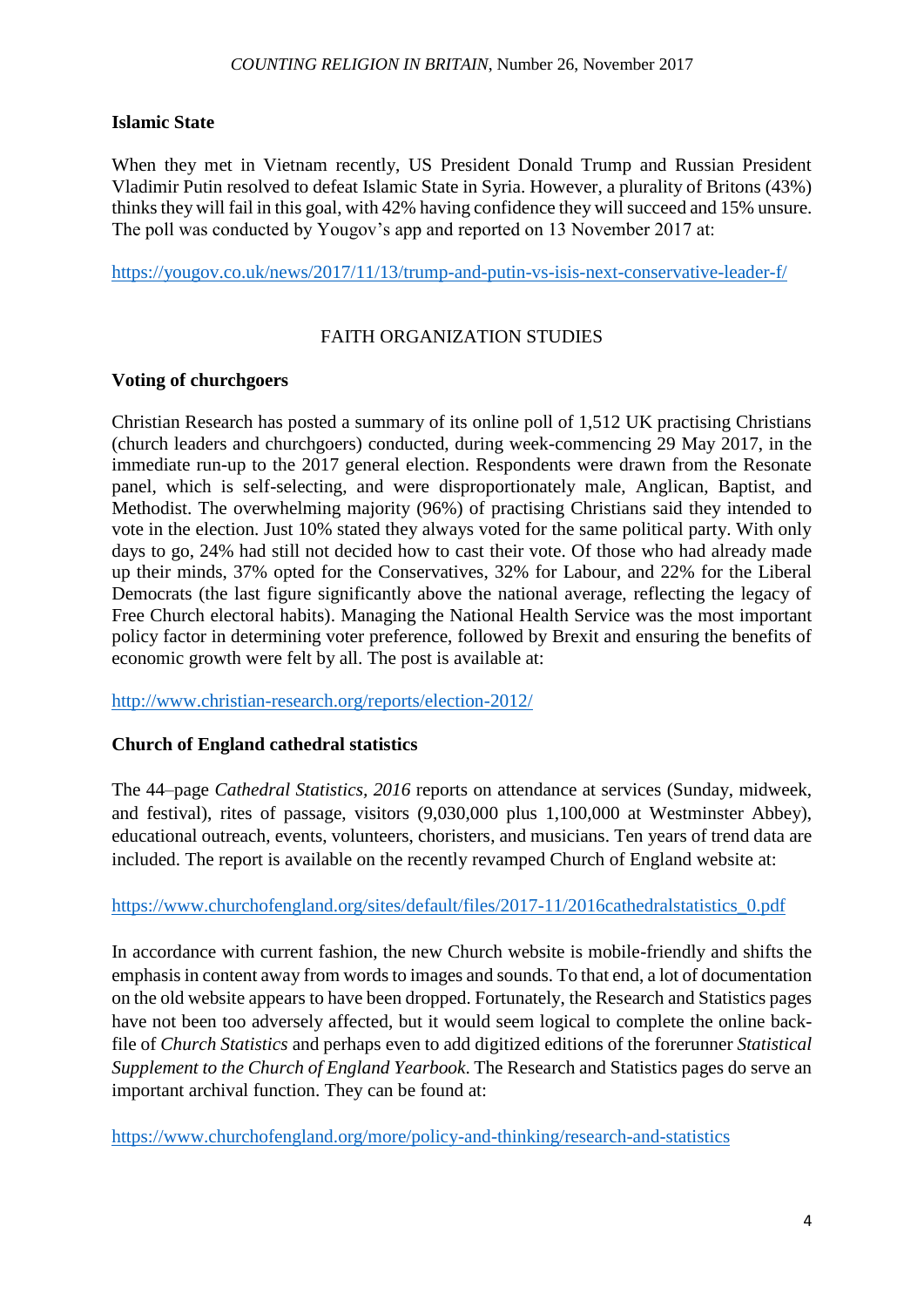## **Muslim marriages**

A survey commissioned in connection with Channel 4's *The Truth about Muslim Marriage* programme, broadcast on 21 November 2017, has revealed that 60% of Muslim women married in Britain (and 80% of those under 25) are not in legally recognized marriages. This is because they have not had a civil marriage ceremony alongside their traditional Islamic (Nikah) religious wedding. Many (28%) of these women who were just married religiously were unaware of the fact that, as a consequence, they did not have the same rights and protections afforded to couples marrying in the eyes of the law. Of the 66% who understood their marriage had no legal standing, half had no plans to enter into a civil wedding. The situation arises in part because only one in ten mosques in England and Wales is licensed for the solemnization of marriages and just 31% of Muslim women married in the UK had done so in a mosque.

The study also explored attitudes to polygamy, finding that 89% of the women did not wish to be in a polygamous relationship and that 37% of the 11% who were in such a relationship had not agreed to it.

The interviews, with 923 Muslim women married in Britain, were conducted, face-to-face or over the telephone, by female Muslim community researchers in 14 British cities in two waves between December 2016 and July 2017. Respondents were recruited by snowballing techniques and thus do not necessarily constitute a representative sample. Channel 4's press release is at:

# [http://www.channel4.com/info/press/news/new-channel-4-survey-reveals-the-truth-about](http://www.channel4.com/info/press/news/new-channel-4-survey-reveals-the-truth-about-muslim-marriage)[muslim-marriage](http://www.channel4.com/info/press/news/new-channel-4-survey-reveals-the-truth-about-muslim-marriage)

Additional survey documentation, including the questionnaire for the second wave and a fuller description of methodology, is available on the website of True Vision Aire, the production company which made the programme, at:

<http://truevisiontv.com/films/details/295/the-truth-about-muslim-marriage>

# OFFICIAL AND QUASI-OFFICIAL STATISTICS

## **Armed forces diversity statistics**

The Government has published the UK armed forces biannual diversity statistics as at 1 October 2017. In respect of religion, they reveal that 72% of the Regular Forces and 74% of the so-called Future Reserves 2020 self-identified as Christian on that date with, respectively, 25% and 24% professing no religion, together with relatively small numbers of non-Christians. The proportion of religious nones in the Regular Forces continues to be highest in the Royal Navy (31%) and lowest in the Army (22%). The report and tables are at:

<https://www.gov.uk/government/statistics/uk-armed-forces-biannual-diversity-statistics-2017>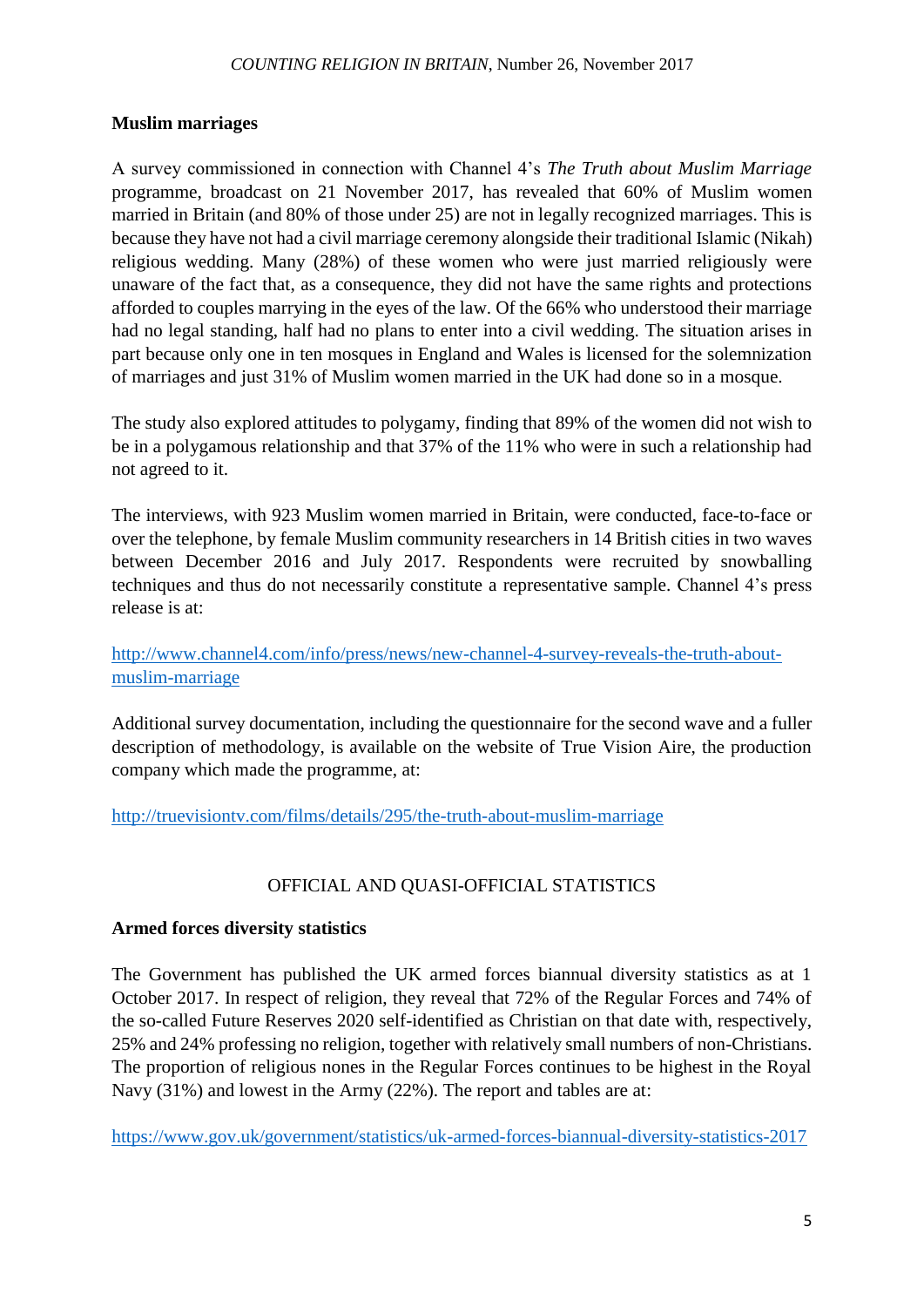#### ACADEMIC STUDIES

#### **European Social Survey**

The first set of data from Round 8 of the European Social Survey has been released, including those for the UK, where 1,959 adults were interviewed face-to-face by NatCen Social Research between 1 September 2016 and 20 March 2017. This academically-led study, which has been conducted every two years since 2002, always includes a short module on religion, asking about religious affiliation, self-assessed religiosity (on a scale running from  $0 =$  not at all religious to  $10 =$  very religious), attendance at religious services other than rites of passage, and private prayer. The weighted results for Great Britain (excluding Northern Ireland) in 2002 and 2016 are shown in compressed form below, the biggest change being the 11-point increase in those self-identifying as non-religious. The figures have been calculated from the Centre for Comparative European Survey Data website at:

| $\frac{0}{0}$                                                | 2002 | 2016 |
|--------------------------------------------------------------|------|------|
| Regard self as belonging to a particular religion            |      |      |
| Yes                                                          | 48.0 | 44.5 |
| N <sub>0</sub>                                               | 52.0 | 55.5 |
| Self-assessed religiosity                                    |      |      |
| Not religious $(0-4)$                                        | 48.0 | 58.8 |
| Neutral $(5)$                                                | 17.8 | 11.4 |
| Religious (6-10)                                             | 34.2 | 29.8 |
| Attendance at religious services apart from rites of passage |      |      |
| Monthly or more                                              | 17.8 | 18.0 |
| Less often                                                   | 31.6 | 30.5 |
| Never                                                        | 50.7 | 51.5 |
| Private prayer                                               |      |      |
| Daily                                                        | 18.5 | 17.0 |
| Monthly                                                      | 18.0 | 15.4 |
| Less often                                                   | 19.0 | 16.2 |
| Never                                                        | 44.4 | 51.3 |

[http://www.ccesd.ac.uk](http://www.ccesd.ac.uk/)

## **Material security and religious practice**

In a recent article in *Journal of Religion in Europe* (Vol. 10, No. 3, 2017, pp. 328-49), Ingrid Storm tests three hypotheses linking material security (as measured by household income) with attendance at religious services at least monthly. Using the British Household Panel Survey and UK Household Longitudinal Study datasets for 1991-2012, she found that increased income was weakly associated with declining religious attendance but that reductions in income did not significantly impact attendance. However, the data did suggest that religious attendance improved and maintained life satisfaction in the face of economic loss. Access options to the article, 'Does Security Increase Secularity? Evidence from the British Household Panel Survey on the Relationship between Income and Religious Service Attendance', are outlined at:

<http://booksandjournals.brillonline.com/content/journals/10.1163/18748929-01003004>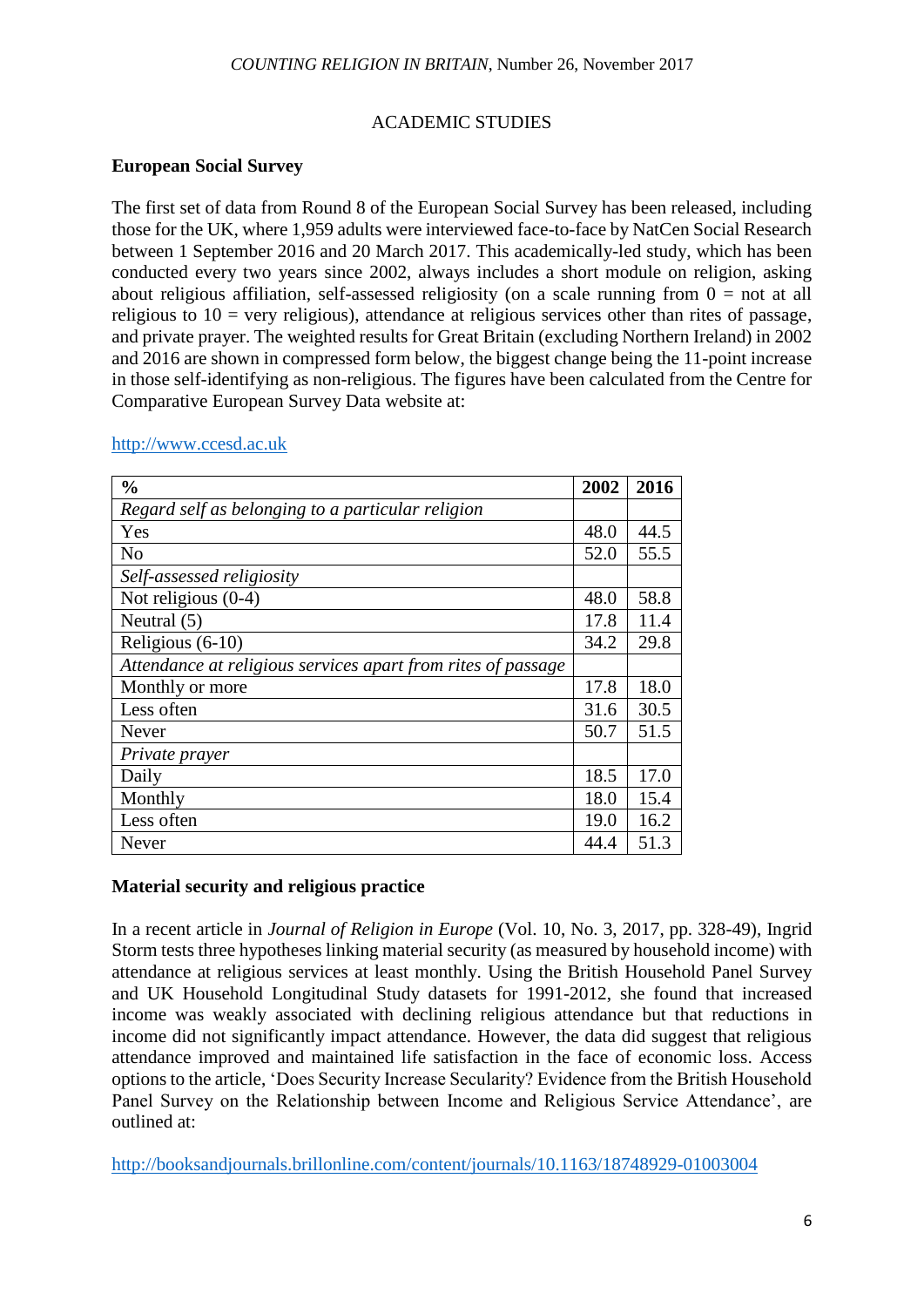#### **Church schools and religious diversity**

Further findings from the Young People's Attitudes to Religious Diversity Project in 2011-12 are presented by Leslie Francis, Andrew Village, Ursula McKenna, and Gemma Penny in 'Freedom of Religion and Freedom of Religious Clothing and Symbols in School: Exploring the Impact of Church Schools in a Religiously Diverse Society', in *Religion and Civil Human Rights in Empirical Perspective*, edited by Hans-Georg Ziebertz and Carl Sterkens (Cham: Springer, 2018), pp. 157-75. A sub-sample of 2,385 students aged 13-15 from schools in England, Wales, and London who identified as Christian or of no religion was used. The authors conclude that, after controlling for gender and individual differences in personality and religiosity, 'schools with a religious character are a source neither for good nor for ill in terms of shaping student attitudes either toward freedom of religious clothing and symbols in school or toward religious diversity more generally assessed'. The chapter can be purchased from:

[https://link.springer.com/chapter/10.1007/978-3-319-59285-5\\_7](https://link.springer.com/chapter/10.1007/978-3-319-59285-5_7)

## **Muslim identity**

Data from the Young People's Attitudes to Religious Diversity Project also form the basis of Leslie Francis and Ursula McKenna, 'The Religious and Social Correlates of Muslim Identity: An Empirical Enquiry into Religification among Male Adolescents in the UK', *Oxford Review of Education*, Vol. 43, No. 5, 2017, pp. 550-65. The authors compared the responses of 158 male students aged 13-15 who identified as Muslim with those of 1,932 male students with no religious affiliation, finding (not unexpectedly) that the former had a distinctive profile in terms of both religiosity (measured across eight themes) and social values (six themes concerning wellbeing and attitudes to cultural and religious diversity). The correlations are presented in 14 tables with commentary. Opportunities for further research into Muslim identity are identified in the form of improved sampling and an elaborated survey instrument. Access options to the article are outlined at:

<http://www.tandfonline.com/doi/full/10.1080/03054985.2017.1352351>

## **Muslim population**

The number of Muslims in the UK is projected to grow from an estimated 4,130,000 in 2016 to between 6,560,000 and 13,480,000 in 2050, or from 6.3% to between 9.7% and 17.2% of the population. So suggests the Pew Research Center in its latest report, entitled *Europe's Growing Muslim Population*. To arrive at these projections, Pew modelled three scenarios for net Muslim migration (the biggest single factor affecting the size of the Muslim community), depending upon whether it was zero, medium, or high. The UK is currently the top destination in Europe for regular (non-refugee) Muslim migrants. Natural increase was also factored into the calculations, reflecting the fact that Muslims are disproportionately young and still have a higher fertility rate than non-Muslims in the UK (one more child on average). The report is available at:

<http://www.pewforum.org/2017/11/29/europes-growing-muslim-population/>